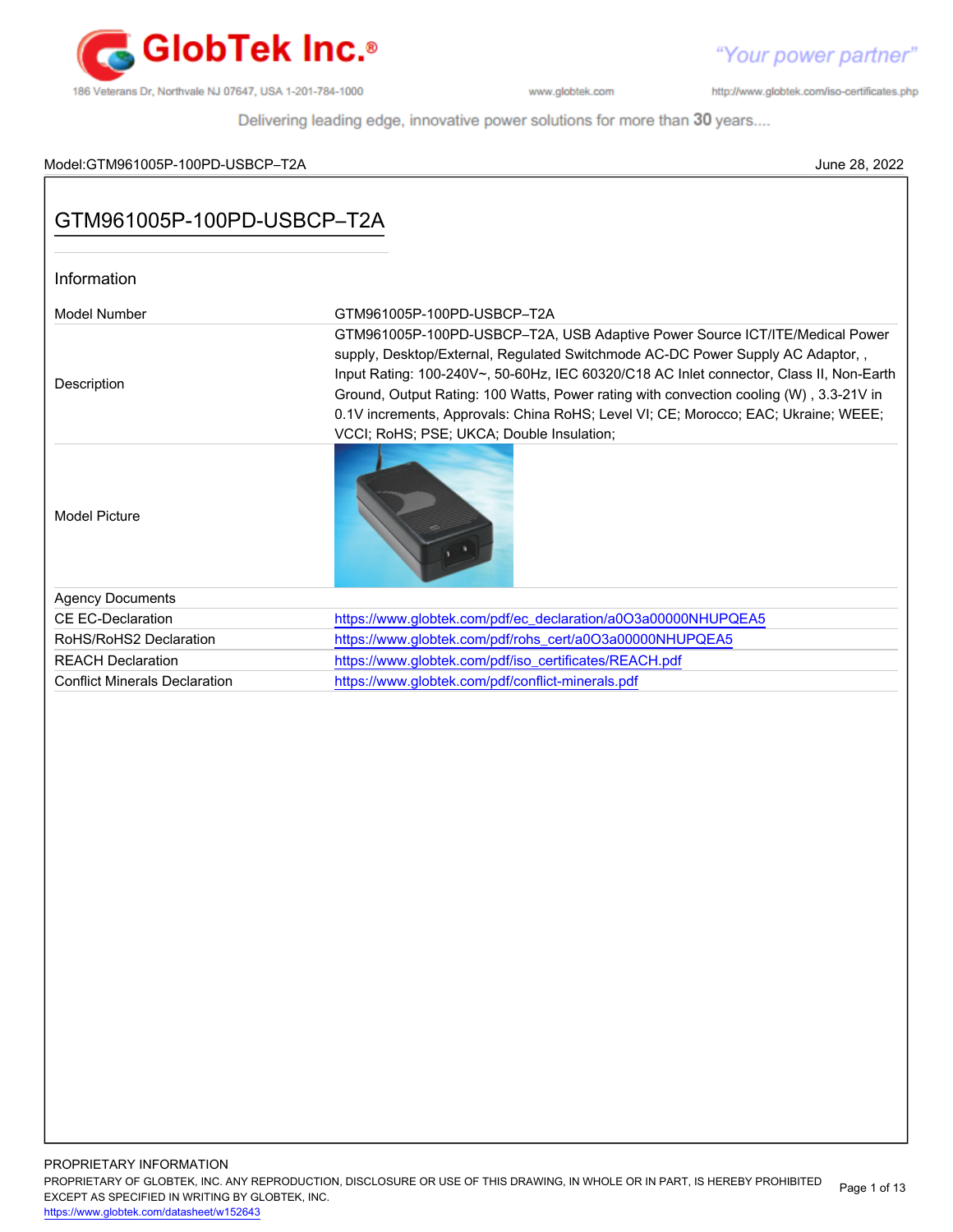

http://www.globtek.com/iso-certificates.php

Delivering leading edge, innovative power solutions for more than 30 years....

## Model:GTM961005P-100PD-USBCP–T2A June 28, 2022

| MODEL PARAMETERS        |                                                                     |  |  |  |  |
|-------------------------|---------------------------------------------------------------------|--|--|--|--|
| Type                    | Desktop/External                                                    |  |  |  |  |
| Technology              | Regulated Switchmode AC-DC Power Supply AC Adaptor                  |  |  |  |  |
| Category                | USB Adaptive Power Source ICT/ITE/Medical Power supply              |  |  |  |  |
| Input Voltage           | 100-240V~, 50-60Hz                                                  |  |  |  |  |
| $I/P$ Amps $(A)$        | 1.5A                                                                |  |  |  |  |
| Wattage (W)             | 100.0                                                               |  |  |  |  |
| Vout Range (V)          | $3.3 - 21$                                                          |  |  |  |  |
| <b>Efficiency Level</b> | USA DOE Level VI / Eco-design Directive 2009/125/EC, (EU) 2019/1782 |  |  |  |  |
| Ingress Protection      | <b>IP41</b>                                                         |  |  |  |  |
| Size (mm)               | $149.3 \times 62.8 \times 34.0 + (-1.0)$                            |  |  |  |  |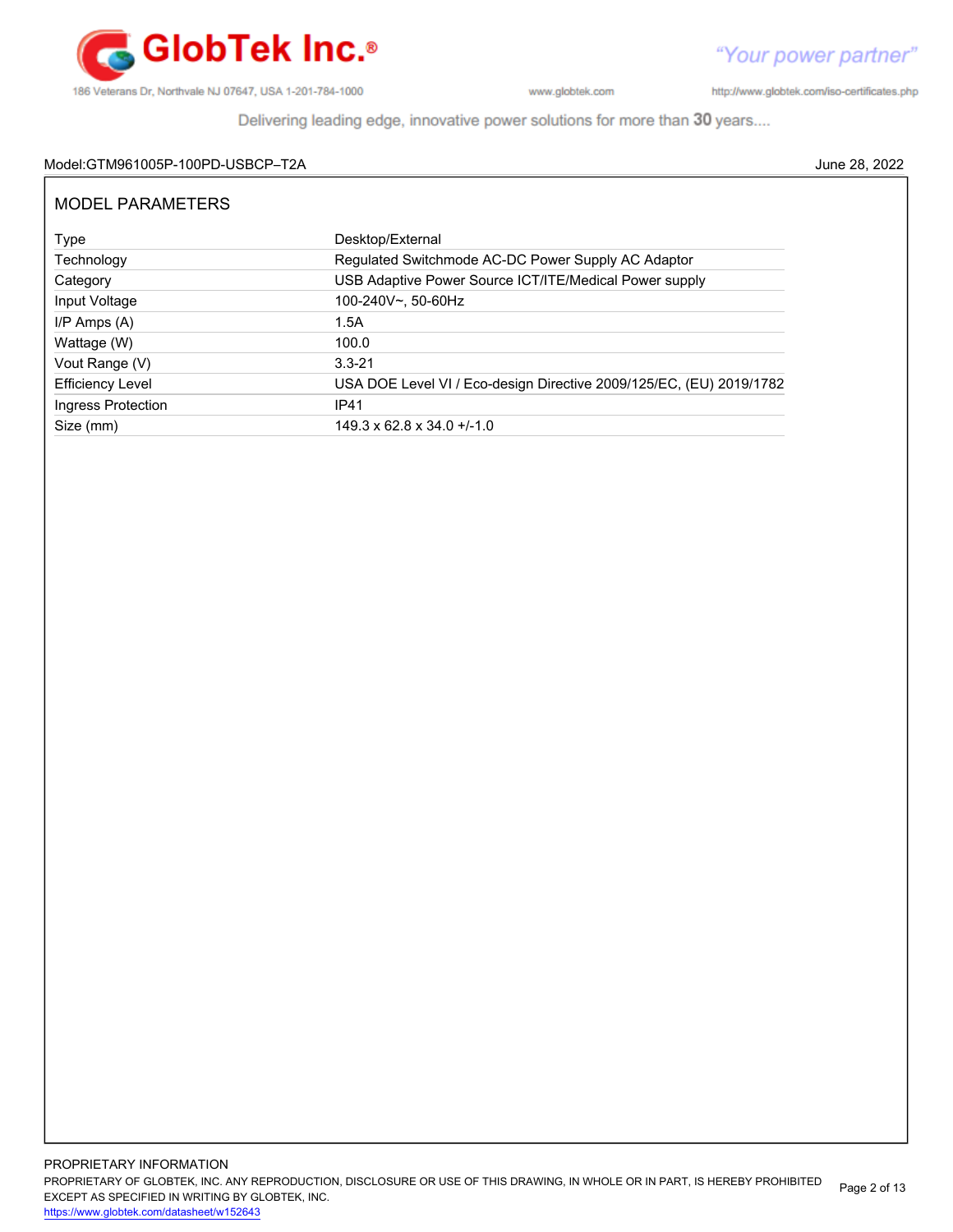

http://www.globtek.com/iso-certificates.php

Delivering leading edge, innovative power solutions for more than 30 years....

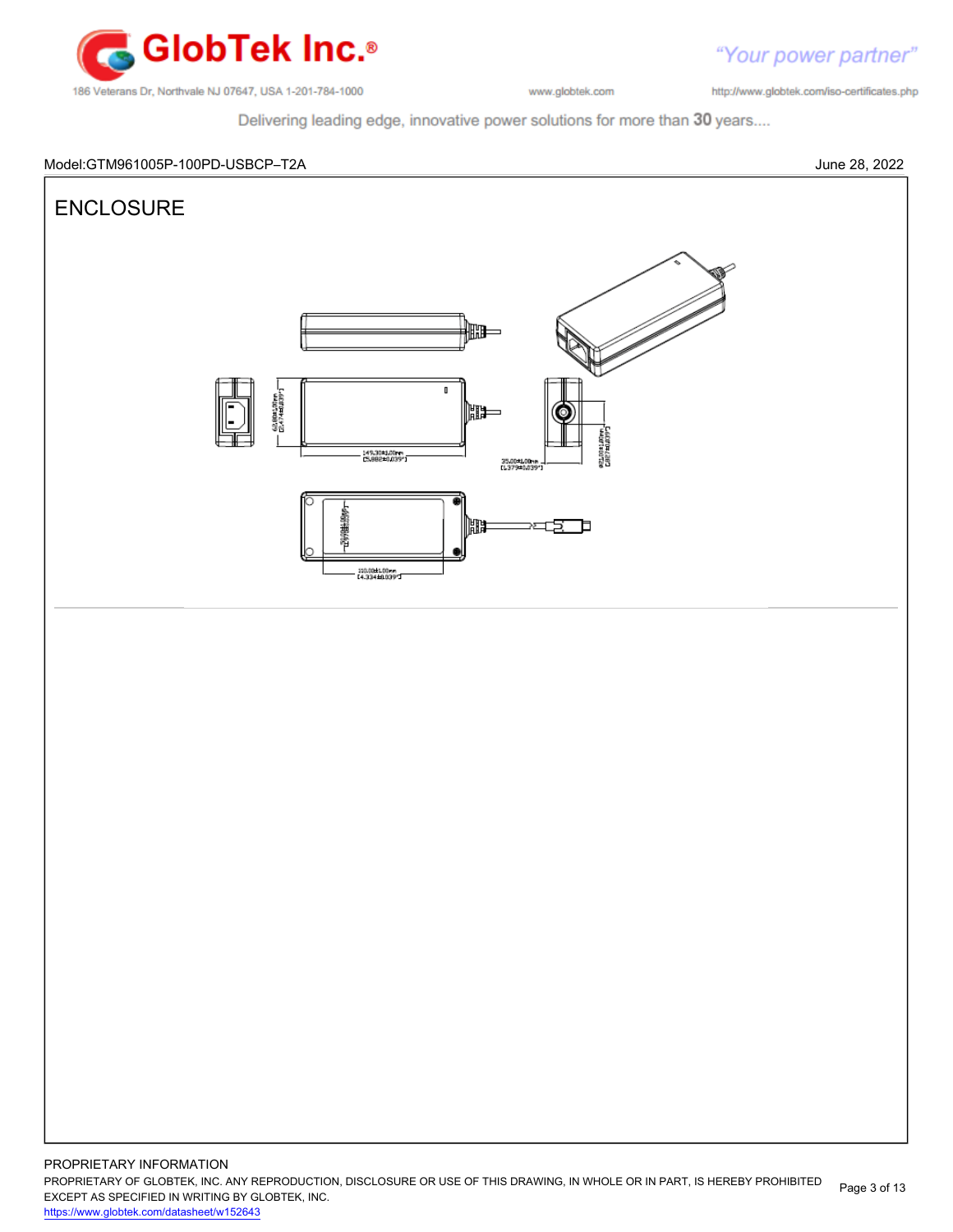

"Your power partner" http://www.globtek.com/iso-certificates.php

Delivering leading edge, innovative power solutions for more than 30 years....

| RATING TABLE               |              |         |          |                             |  |  |
|----------------------------|--------------|---------|----------|-----------------------------|--|--|
| Model Number               | Voltage      | Amps(A) | Watts(W) | $\ensuremath{\mathsf{RFQ}}$ |  |  |
| GTM961005P-100PD-USBCP-T2A | $\mathsf{V}$ |         |          |                             |  |  |
|                            |              |         |          | REQ                         |  |  |
|                            |              |         |          |                             |  |  |
|                            |              |         |          |                             |  |  |
|                            |              |         |          |                             |  |  |
|                            |              |         |          |                             |  |  |
|                            |              |         |          |                             |  |  |
|                            |              |         |          |                             |  |  |
|                            |              |         |          |                             |  |  |
|                            |              |         |          |                             |  |  |
|                            |              |         |          |                             |  |  |
|                            |              |         |          |                             |  |  |
|                            |              |         |          |                             |  |  |
|                            |              |         |          |                             |  |  |
|                            |              |         |          |                             |  |  |
|                            |              |         |          |                             |  |  |
|                            |              |         |          |                             |  |  |
|                            |              |         |          |                             |  |  |
|                            |              |         |          |                             |  |  |
|                            |              |         |          |                             |  |  |
|                            |              |         |          |                             |  |  |
|                            |              |         |          |                             |  |  |
|                            |              |         |          |                             |  |  |
|                            |              |         |          |                             |  |  |
|                            |              |         |          |                             |  |  |
|                            |              |         |          |                             |  |  |
|                            |              |         |          |                             |  |  |
|                            |              |         |          |                             |  |  |
|                            |              |         |          |                             |  |  |
|                            |              |         |          |                             |  |  |
|                            |              |         |          |                             |  |  |
|                            |              |         |          |                             |  |  |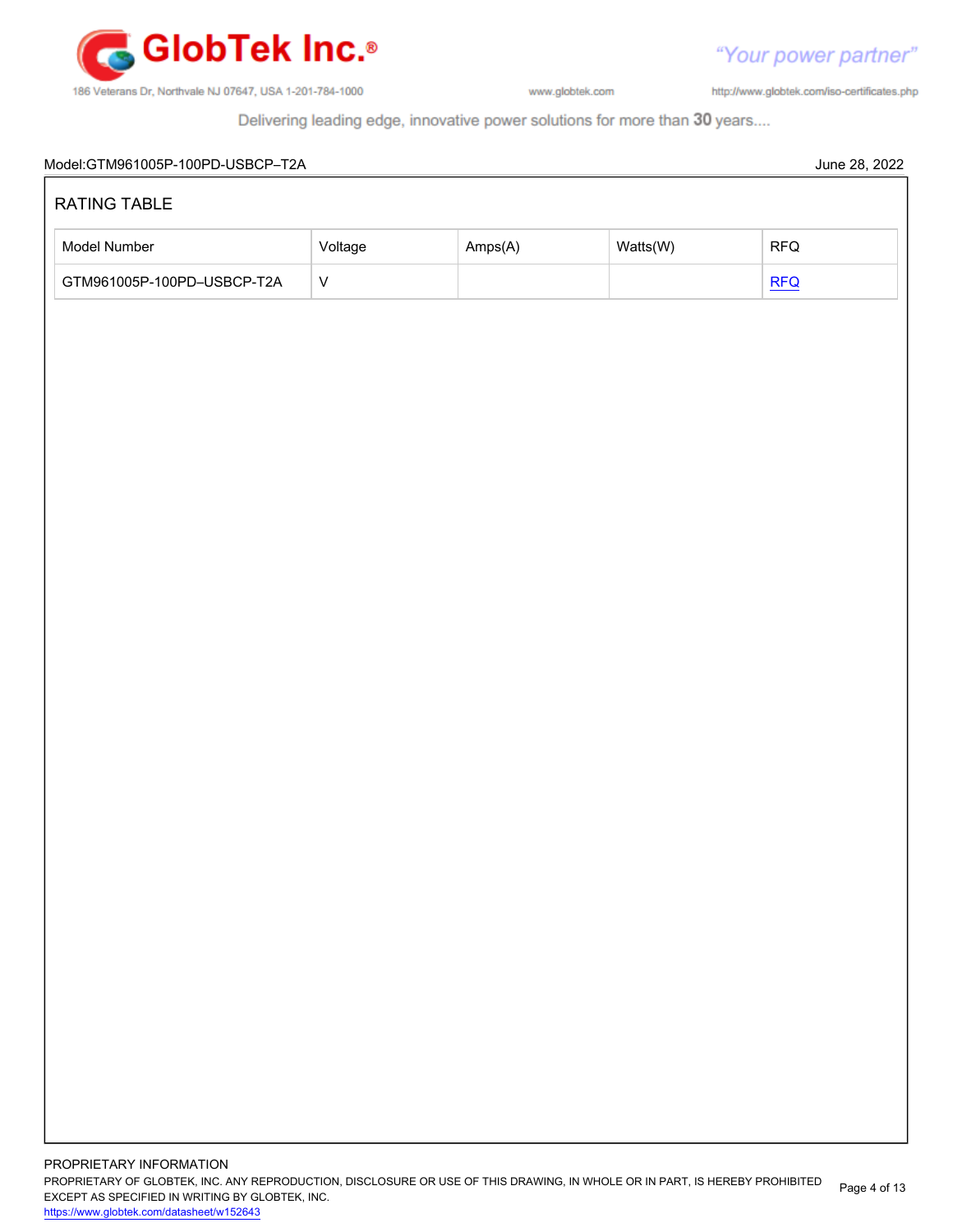

http://www.globtek.com/iso-certificates.php

Delivering leading edge, innovative power solutions for more than 30 years....

# Model:GTM961005P-100PD-USBCP–T2A June 28, 2022

| <b>SPECIFICATIONS</b>                  |                                                                                                                                                                                                                                                                                                                                                                                                  |  |  |  |  |  |  |
|----------------------------------------|--------------------------------------------------------------------------------------------------------------------------------------------------------------------------------------------------------------------------------------------------------------------------------------------------------------------------------------------------------------------------------------------------|--|--|--|--|--|--|
| <b>USB Power Delivery Capabilities</b> |                                                                                                                                                                                                                                                                                                                                                                                                  |  |  |  |  |  |  |
| Protocol supported:                    | USB Power Delivery (PD) 2.0/3.0 + PPS                                                                                                                                                                                                                                                                                                                                                            |  |  |  |  |  |  |
| Advertised Power Data Objects (PDOs):  | 5V, 9V, 12V, 15V, 15.1V, 20V, PPS (3.3 - 21V)                                                                                                                                                                                                                                                                                                                                                    |  |  |  |  |  |  |
| Note 1:                                | Custom fixed PDOs available upon request. PDO1 must be 5V. PDO2 through PDO7 may<br>be set to any custom voltage from 3.3V to 21V, with a step size of 100mV.                                                                                                                                                                                                                                    |  |  |  |  |  |  |
| Note 2:                                | In critical applications, the use of a non-authorized USB PD power adapter may pose a<br>substantial risk. The power adapter's identity may be checked and validated prior to PD<br>contract negotiation by using USB PD Vendor Defined Messages (VDMs). Please see our<br>article Product Security and Risk Mitigation for USB Power Delivery (PD) Based Systems<br>for additional information. |  |  |  |  |  |  |
| Input                                  |                                                                                                                                                                                                                                                                                                                                                                                                  |  |  |  |  |  |  |
| Input Voltage:                         | Specified: 85-264VAC, Nameplate: 100-240VAC<br>100% rated load current for 85-264VAC<br>100% rated load current for 110-370VDC                                                                                                                                                                                                                                                                   |  |  |  |  |  |  |
| Input Frequency:                       | Specified: 47-63Hz, Nameplate: 50-60Hz                                                                                                                                                                                                                                                                                                                                                           |  |  |  |  |  |  |
| No Load Input Power:                   | < 150mW @ 230VAC (EU CoC Tier 2 compliant)                                                                                                                                                                                                                                                                                                                                                       |  |  |  |  |  |  |
| Inrush Current:                        | 60A @ 115VAC, 120A @ 230VAC typ. (at peak of AC line, cold start)                                                                                                                                                                                                                                                                                                                                |  |  |  |  |  |  |
| Efficiency:                            | DoE Efficiency Level VI and CoC Tier 2 compliant (tested according to DoE 10 CFR Part<br>430, Subpart B, Appendix Z)                                                                                                                                                                                                                                                                             |  |  |  |  |  |  |
| Output                                 |                                                                                                                                                                                                                                                                                                                                                                                                  |  |  |  |  |  |  |
| Turn-on Delay:                         | < 1 second @ 115VAC and full load                                                                                                                                                                                                                                                                                                                                                                |  |  |  |  |  |  |
| <b>Output Regulation</b>               | ± 4% max. (measured at the end of a 1m long output cord)                                                                                                                                                                                                                                                                                                                                         |  |  |  |  |  |  |
| Line Regulation:                       | ± 0.5% typ. (measured at the end of a 1m long output cord)                                                                                                                                                                                                                                                                                                                                       |  |  |  |  |  |  |
| Ripple:                                | 75mV max. (0 - 100% load, using a 47µF low-ESR electrolytic cap + 0.1µF ceramic cap,<br>measured @ 20MHz BW, at the output connector)                                                                                                                                                                                                                                                            |  |  |  |  |  |  |
| Transient Response:                    | 5% ΔV max.; 1ms recovery time max. (for 25% - 75% step, Vout > 9V)<br>10% ∆V max.; 1ms recovery time max. (for 25% - 75% step, Vout ≤ 9V)                                                                                                                                                                                                                                                        |  |  |  |  |  |  |
| Hold-up Time:                          | 20ms typ. (100VAC, 100% load)<br>25ms min. (100VAC, 75% load)                                                                                                                                                                                                                                                                                                                                    |  |  |  |  |  |  |
| Power Indicator:                       | Green LED                                                                                                                                                                                                                                                                                                                                                                                        |  |  |  |  |  |  |
| Protections                            |                                                                                                                                                                                                                                                                                                                                                                                                  |  |  |  |  |  |  |
| Input Protection:                      | MOV transient suppressor, input line fusing                                                                                                                                                                                                                                                                                                                                                      |  |  |  |  |  |  |
|                                        | Level 1: 110-130%, Auto-recovery, adaptive to selected PDO                                                                                                                                                                                                                                                                                                                                       |  |  |  |  |  |  |

# PROPRIETARY INFORMATION

PROPRIETARY OF GLOBTEK, INC. ANY REPRODUCTION, DISCLOSURE OR USE OF THIS DRAWING, IN WHOLE OR IN PART, IS HEREBY PROHIBITED EXCEPT AS SPECIFIED IN WRITING BY GLOBTEK, INC. Page 5 of 13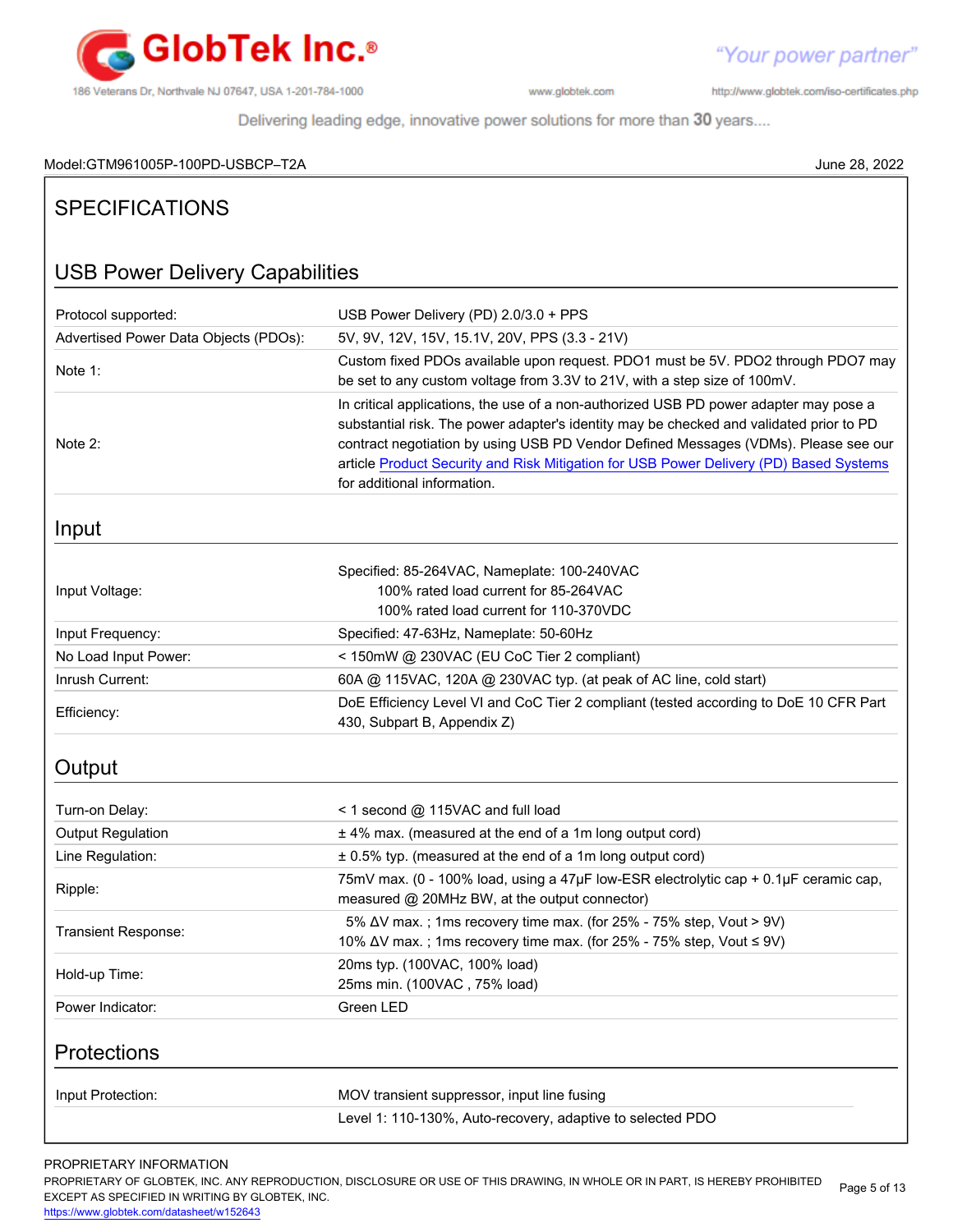

http://www.globtek.com/iso-certificates.php

"Your power partner"

Delivering leading edge, innovative power solutions for more than 30 years....

|                                                                                                                          | June 28, 2022                                                                                                                                                                                                                                                                                                                                                                                                                                                                                                       |
|--------------------------------------------------------------------------------------------------------------------------|---------------------------------------------------------------------------------------------------------------------------------------------------------------------------------------------------------------------------------------------------------------------------------------------------------------------------------------------------------------------------------------------------------------------------------------------------------------------------------------------------------------------|
| Level 2: 24-28V, Latched off, cycle AC to reset                                                                          |                                                                                                                                                                                                                                                                                                                                                                                                                                                                                                                     |
| 110-130%, Auto-recovery, adaptive to selected PDO                                                                        |                                                                                                                                                                                                                                                                                                                                                                                                                                                                                                                     |
| Auto-recovery                                                                                                            |                                                                                                                                                                                                                                                                                                                                                                                                                                                                                                                     |
| Level 1: Auto-recovery, temperature readable via USB PD 3.0 Extended Messages<br>Level 2: Latched off, cycle AC to reset |                                                                                                                                                                                                                                                                                                                                                                                                                                                                                                                     |
|                                                                                                                          |                                                                                                                                                                                                                                                                                                                                                                                                                                                                                                                     |
| 1,500,000 hours @ 25°C ambient, full load (Telcordia SR-332, Issue 3)                                                    |                                                                                                                                                                                                                                                                                                                                                                                                                                                                                                                     |
| -10°C to 40°C (full load)                                                                                                |                                                                                                                                                                                                                                                                                                                                                                                                                                                                                                                     |
| -40 $^{\circ}$ C to 80 $^{\circ}$ C                                                                                      |                                                                                                                                                                                                                                                                                                                                                                                                                                                                                                                     |
| 0% to 95% relative humidity, non-condensing                                                                              |                                                                                                                                                                                                                                                                                                                                                                                                                                                                                                                     |
| 5000m                                                                                                                    |                                                                                                                                                                                                                                                                                                                                                                                                                                                                                                                     |
| Convection                                                                                                               |                                                                                                                                                                                                                                                                                                                                                                                                                                                                                                                     |
|                                                                                                                          |                                                                                                                                                                                                                                                                                                                                                                                                                                                                                                                     |
|                                                                                                                          |                                                                                                                                                                                                                                                                                                                                                                                                                                                                                                                     |
|                                                                                                                          |                                                                                                                                                                                                                                                                                                                                                                                                                                                                                                                     |
| Medical: IEC60601-1(3.1e)                                                                                                |                                                                                                                                                                                                                                                                                                                                                                                                                                                                                                                     |
|                                                                                                                          |                                                                                                                                                                                                                                                                                                                                                                                                                                                                                                                     |
|                                                                                                                          |                                                                                                                                                                                                                                                                                                                                                                                                                                                                                                                     |
|                                                                                                                          |                                                                                                                                                                                                                                                                                                                                                                                                                                                                                                                     |
|                                                                                                                          |                                                                                                                                                                                                                                                                                                                                                                                                                                                                                                                     |
| SFC: 150µA max.                                                                                                          |                                                                                                                                                                                                                                                                                                                                                                                                                                                                                                                     |
|                                                                                                                          |                                                                                                                                                                                                                                                                                                                                                                                                                                                                                                                     |
| Class II "F2" (functional earth (FE)):                                                                                   |                                                                                                                                                                                                                                                                                                                                                                                                                                                                                                                     |
|                                                                                                                          |                                                                                                                                                                                                                                                                                                                                                                                                                                                                                                                     |
|                                                                                                                          |                                                                                                                                                                                                                                                                                                                                                                                                                                                                                                                     |
|                                                                                                                          |                                                                                                                                                                                                                                                                                                                                                                                                                                                                                                                     |
|                                                                                                                          |                                                                                                                                                                                                                                                                                                                                                                                                                                                                                                                     |
|                                                                                                                          |                                                                                                                                                                                                                                                                                                                                                                                                                                                                                                                     |
|                                                                                                                          |                                                                                                                                                                                                                                                                                                                                                                                                                                                                                                                     |
|                                                                                                                          |                                                                                                                                                                                                                                                                                                                                                                                                                                                                                                                     |
|                                                                                                                          |                                                                                                                                                                                                                                                                                                                                                                                                                                                                                                                     |
|                                                                                                                          |                                                                                                                                                                                                                                                                                                                                                                                                                                                                                                                     |
| $\sim$ or $\sim$                                                                                                         |                                                                                                                                                                                                                                                                                                                                                                                                                                                                                                                     |
| Class I (earth wire connected directly to output negative)                                                               |                                                                                                                                                                                                                                                                                                                                                                                                                                                                                                                     |
| Review output isolation options with our article: PSU Isolation and Identify                                             |                                                                                                                                                                                                                                                                                                                                                                                                                                                                                                                     |
|                                                                                                                          |                                                                                                                                                                                                                                                                                                                                                                                                                                                                                                                     |
|                                                                                                                          |                                                                                                                                                                                                                                                                                                                                                                                                                                                                                                                     |
| Emissions: EN55032, IEC61000-6-3, IEC61000-6-4                                                                           |                                                                                                                                                                                                                                                                                                                                                                                                                                                                                                                     |
|                                                                                                                          | Complies with EU 2011/65/EU and China SJ/T 11363-2006<br>ITE/ICT: IEC62368-1 (3e)<br>4000VAC or 5656VDC from input to output<br>10mA, 1 minute<br>Class II "F1" (two-conductor input):<br>NC: 100µA max.<br>NC: 10µA max.<br>SFC: 100µA max.<br>Class I (earthed output):<br>NC: 5µA max.<br>SFC: 100µA max.<br>300µA max. NC & SFC (N/A for 2-conductor input models)<br>2 x MOPP<br>-T2 suffix: Class II (two-conductor input)<br>-T3 suffix: Class II (with functional earth (FE))<br>Medical: IEC60601-1-2 (4e) |

PROPRIETARY OF GLOBTEK, INC. ANY REPRODUCTION, DISCLOSURE OR USE OF THIS DRAWING, IN WHOLE OR IN PART, IS HEREBY PROHIBITED EXCEPT AS SPECIFIED IN WRITING BY GLOBTEK, INC. Page 6 of 13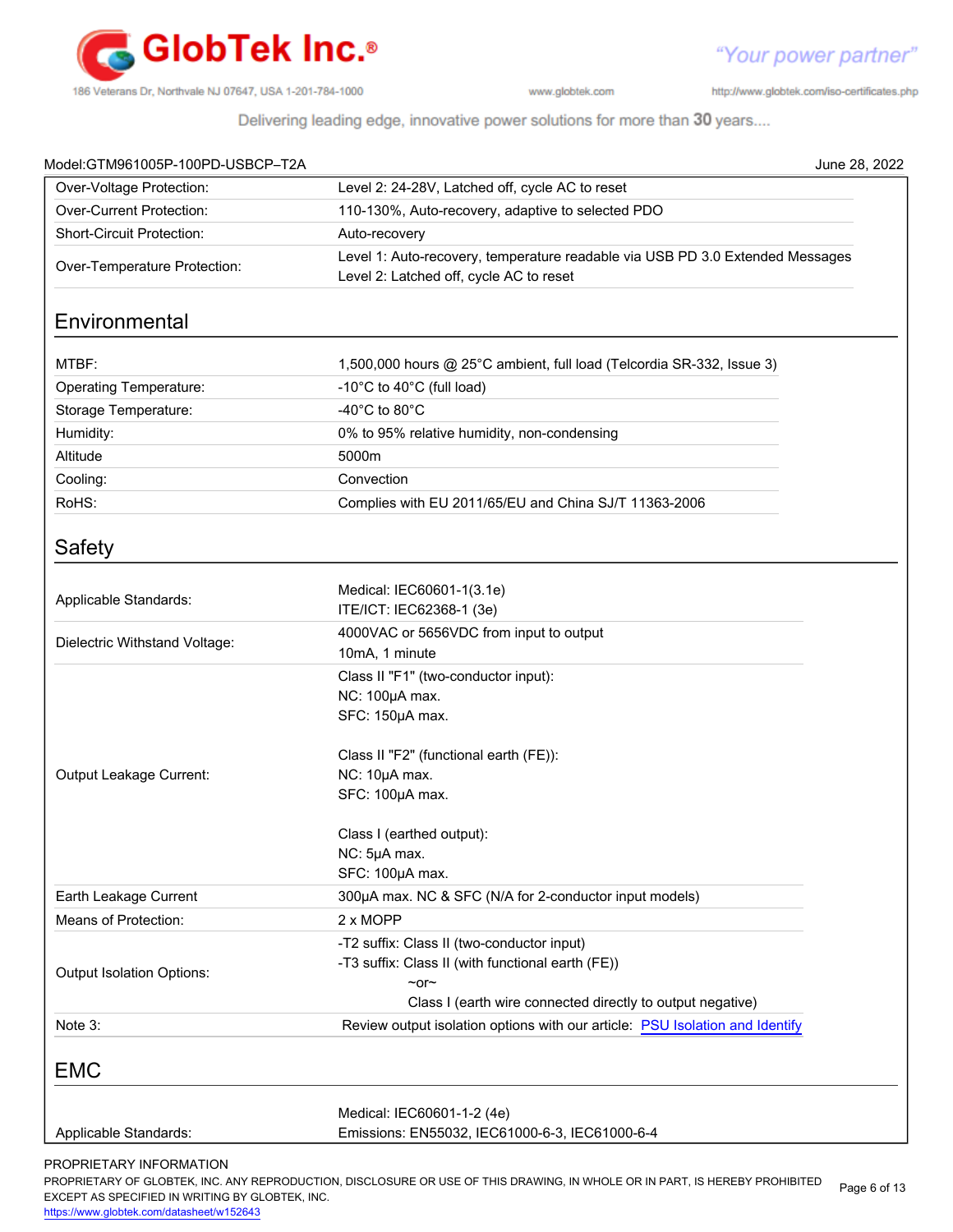

http://www.globtek.com/iso-certificates.php

Delivering leading edge, innovative power solutions for more than 30 years....

# Model:GTM961005P-100PD-USBCP–T2A June 28, 2022

| M0081:GTM961005P-100PD-USBCP-TZA                                                                                                              | June z8. zuzz                                                                                                                                                                                                                                                                                                                                                                                            |  |  |  |  |  |
|-----------------------------------------------------------------------------------------------------------------------------------------------|----------------------------------------------------------------------------------------------------------------------------------------------------------------------------------------------------------------------------------------------------------------------------------------------------------------------------------------------------------------------------------------------------------|--|--|--|--|--|
|                                                                                                                                               | Immunity: EN55024, IEC61000-6-1 (4e), IEC61000-6-2 (4e)                                                                                                                                                                                                                                                                                                                                                  |  |  |  |  |  |
| <b>Conducted Emissions:</b>                                                                                                                   | EN55032, Class B (with resistive load)                                                                                                                                                                                                                                                                                                                                                                   |  |  |  |  |  |
| <b>Radiated Emissions:</b>                                                                                                                    | EN55032, Class B (with resistive load)                                                                                                                                                                                                                                                                                                                                                                   |  |  |  |  |  |
| Harmonic Current Voltage Distortion:                                                                                                          | IEC61000-3-2, Class A                                                                                                                                                                                                                                                                                                                                                                                    |  |  |  |  |  |
| <b>Voltage Fluctuations/Flicker:</b>                                                                                                          | IEC61000-3-3                                                                                                                                                                                                                                                                                                                                                                                             |  |  |  |  |  |
| Electrostatic Discharge (ESD) Immunity:                                                                                                       | IEC61000-4-2, 10KV contact discharge, 18KV air discharge, Criterion A                                                                                                                                                                                                                                                                                                                                    |  |  |  |  |  |
| Radiated RF Immunity:                                                                                                                         | IEC61000-4-3, 10V/m @ 80-1000MHz, 3V/m @ 1-2.7GHz, 80% 1KHz AM, Criterion A                                                                                                                                                                                                                                                                                                                              |  |  |  |  |  |
| EFT/Burst Immunity:                                                                                                                           | IEC61000-4-4, 4KV/100KHz., Criterion A                                                                                                                                                                                                                                                                                                                                                                   |  |  |  |  |  |
| Line Surge Immunity:                                                                                                                          | IEC61000-4-5, 2KV differential, 4KV common-mode, Criterion A                                                                                                                                                                                                                                                                                                                                             |  |  |  |  |  |
| Conducted RF Immunity:                                                                                                                        | IEC61000-4-6, 10VRMS, 80% 1KHz AM, Criterion A                                                                                                                                                                                                                                                                                                                                                           |  |  |  |  |  |
| Voltage Dip Immunity:                                                                                                                         | IEC61000-4-11, Criterion B/C                                                                                                                                                                                                                                                                                                                                                                             |  |  |  |  |  |
| Enclosure                                                                                                                                     |                                                                                                                                                                                                                                                                                                                                                                                                          |  |  |  |  |  |
| Housing:                                                                                                                                      | High impact plastic, 94V0 polycarbonate, non-vented                                                                                                                                                                                                                                                                                                                                                      |  |  |  |  |  |
| Markings:                                                                                                                                     | Adhesive backed label or laser engraving                                                                                                                                                                                                                                                                                                                                                                 |  |  |  |  |  |
| USB Power Delivery:                                                                                                                           | In critical applications, the use of a non-authorized USB PD power adapter may pose a<br>substantial risk to system safety or performance.<br>The power adapter's identity may be checked and validated prior to PD contract<br>negotiation by use of USB PD Vendor Defined Messages (VDMs). The power adapter will<br>respond to a USB PD "Discover Identity" VDM with 0x4754 in the "ProductID" field. |  |  |  |  |  |
|                                                                                                                                               | Additionally, a non-standard 15.1V PDO is included. Host systems may be designed to<br>reject a power adapter which does not contain a 15.1V PDO.                                                                                                                                                                                                                                                        |  |  |  |  |  |
| Note 5:                                                                                                                                       | These measures do not ensure a secure implementation, and are only suggested as a<br>method of risk mitigation.                                                                                                                                                                                                                                                                                          |  |  |  |  |  |
| Note 6:                                                                                                                                       | Please see our article Product Security and Risk Mitigation for USB Power Delivery (PD)<br><b>Based Systems</b> for additional information.                                                                                                                                                                                                                                                              |  |  |  |  |  |
| <b>Special Options</b>                                                                                                                        |                                                                                                                                                                                                                                                                                                                                                                                                          |  |  |  |  |  |
| Non-standard - Contact GlobTek                                                                                                                |                                                                                                                                                                                                                                                                                                                                                                                                          |  |  |  |  |  |
| 1. Custom housing and output cord colors<br>2. Custom fixed output cord length (1m, 2m, 3m lengths)<br>3. Custom markings and marking methods | 4. Custom USB PD PDOs: Output voltages selectable between 3.3V and 21V, in 100mV increments                                                                                                                                                                                                                                                                                                              |  |  |  |  |  |
|                                                                                                                                               |                                                                                                                                                                                                                                                                                                                                                                                                          |  |  |  |  |  |

PROPRIETARY INFORMATION

PROPRIETARY OF GLOBTEK, INC. ANY REPRODUCTION, DISCLOSURE OR USE OF THIS DRAWING, IN WHOLE OR IN PART, IS HEREBY PROHIBITED EXCEPT AS SPECIFIED IN WRITING BY GLOBTEK, INC. Page 7 of 13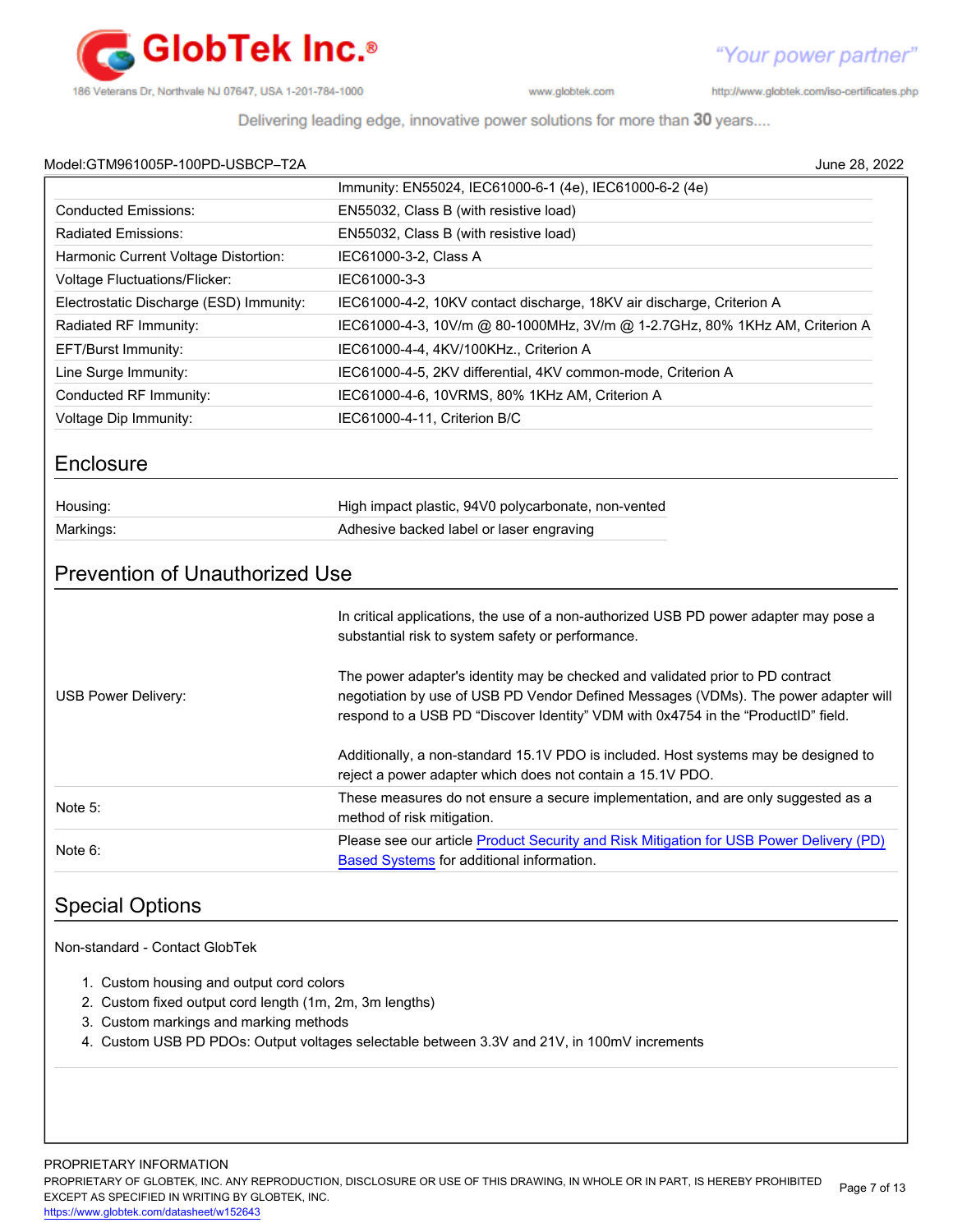

http://www.globtek.com/iso-certificates.php

"Your power partner"

Delivering leading edge, innovative power solutions for more than 30 years....

#### Model:GTM961005P-100PD-USBCP–T2A June 28, 2022



PROPRIETARY OF GLOBTEK, INC. ANY REPRODUCTION, DISCLOSURE OR USE OF THIS DRAWING, IN WHOLE OR IN PART, IS HEREBY PROHIBITED EXCEPT AS SPECIFIED IN WRITING BY GLOBTEK, INC. Page 8 of 13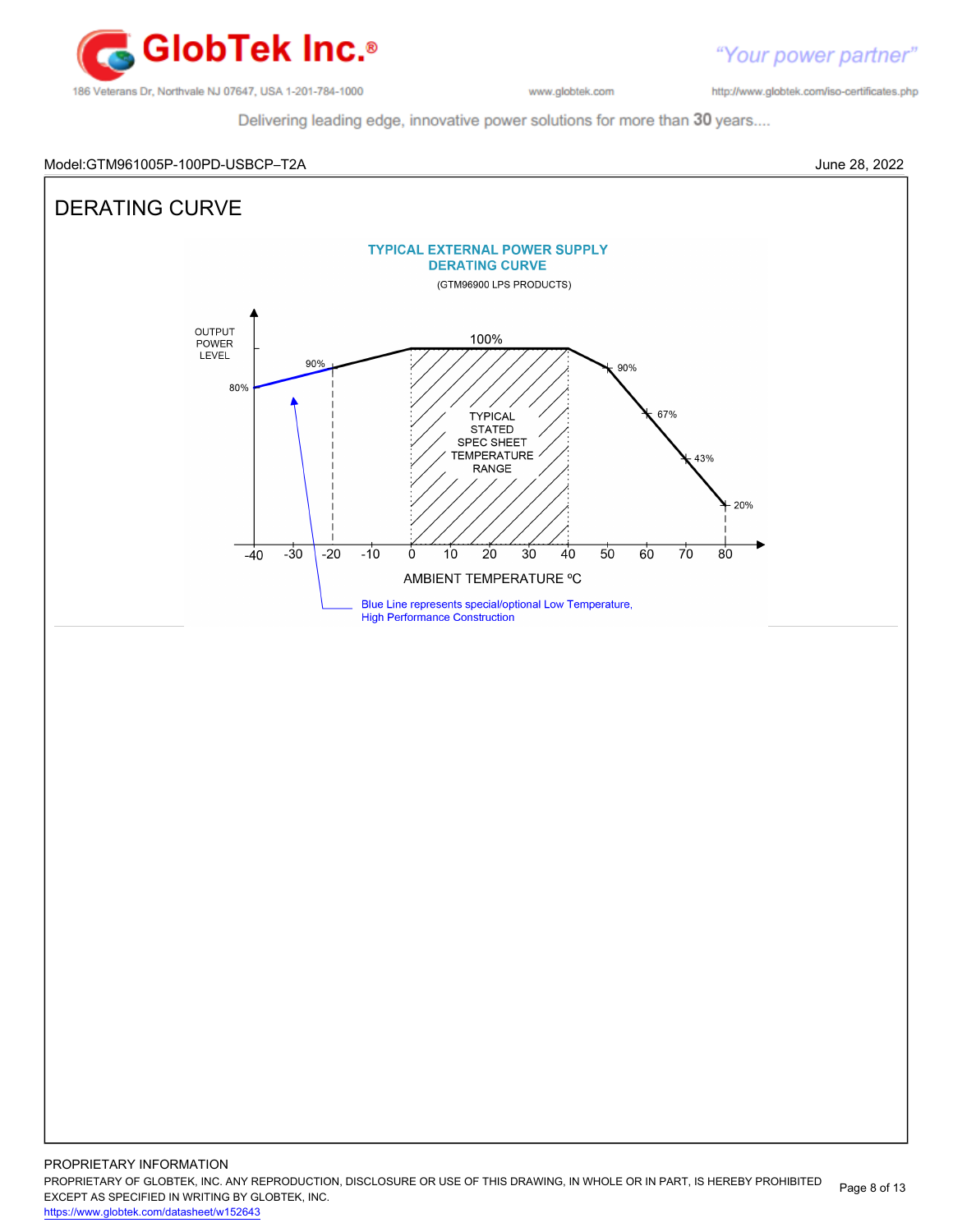

http://www.globtek.com/iso-certificates.php

"Your power partner"

Delivering leading edge, innovative power solutions for more than 30 years....

| <b>INPUT CONFIGURATION</b>                                                                                                                            |                    |                     |                                                              |        |                 |
|-------------------------------------------------------------------------------------------------------------------------------------------------------|--------------------|---------------------|--------------------------------------------------------------|--------|-----------------|
| Description                                                                                                                                           |                    |                     | IEC 60320/C18 AC Inlet connector, Class II, Non-Earth Ground |        |                 |
| Mates with IEC 60320/C17 Plug                                                                                                                         |                    |                     |                                                              |        |                 |
|                                                                                                                                                       |                    |                     |                                                              |        |                 |
|                                                                                                                                                       |                    |                     |                                                              |        |                 |
|                                                                                                                                                       |                    |                     |                                                              |        |                 |
|                                                                                                                                                       |                    |                     |                                                              |        |                 |
|                                                                                                                                                       |                    |                     |                                                              |        |                 |
|                                                                                                                                                       |                    |                     |                                                              |        |                 |
| Standard International IEC 320/C17 Cordsets                                                                                                           |                    |                     |                                                              |        |                 |
|                                                                                                                                                       |                    |                     |                                                              |        |                 |
| Below are standard cordsets which are "not included" (unless stated above); these may be purchased separately or packaged with the power supply. Plea |                    |                     |                                                              |        |                 |
| contact your Sales Engineer if the style required is not shown below. Many more available in different lengths, colors or cable material.             |                    |                     |                                                              |        |                 |
|                                                                                                                                                       |                    |                     |                                                              |        |                 |
| Part Number/ Link                                                                                                                                     | Country            | Plug                | Termination                                                  |        | LengthLength    |
|                                                                                                                                                       | Argentina          | <b>IRAM</b>         |                                                              | (mm)   | (Ft)            |
| 209A4062M071(R)                                                                                                                                       | (Type I)           | 2063                | IEC320/C172000                                               |        | 6.6             |
| 5014112M071A(R)                                                                                                                                       | Australia          | AS3112              | <b>IEC</b>                                                   | 2000   | $\vert 6 \vert$ |
|                                                                                                                                                       | (Type I)           |                     | 320/C17                                                      |        |                 |
| 204B4062M071(R)                                                                                                                                       | Brazil<br>(Type N) | <b>NRR</b><br>14136 | IEC320/C172000                                               |        | 6.6             |
|                                                                                                                                                       | China              |                     |                                                              |        |                 |
| 4533502M071(R)                                                                                                                                        | (Type A)           |                     | GB 2099.1 EC320/C172000                                      |        | 6.6             |
|                                                                                                                                                       | Europe             |                     | <b>IEC</b>                                                   |        |                 |
| 2074232M071C(R)                                                                                                                                       | (2.5A,             | <b>CEE 7/7</b>      | 320/C17                                                      | 2000   | 6.6             |
|                                                                                                                                                       | Type C)<br>Europe  |                     |                                                              |        |                 |
| 489C4232M071A(R)                                                                                                                                      | (10A)              |                     | CEE 7/17 IEC320/C172000 6.6                                  |        |                 |
| 208A41111M8071A(R)                                                                                                                                    | India              | IS 1293             | <b>IEC</b>                                                   | 1800   | $6\overline{6}$ |
|                                                                                                                                                       | (Type D)           |                     | 320/C17                                                      |        |                 |
|                                                                                                                                                       | Japan              | JIS 8303            | IEC320/C172000                                               |        | 6.6             |
|                                                                                                                                                       |                    |                     |                                                              |        |                 |
|                                                                                                                                                       | (Type A)           |                     |                                                              |        |                 |
|                                                                                                                                                       | North<br>America   | <b>NEMA</b>         | <b>IEC</b>                                                   | 1828   | 6               |
|                                                                                                                                                       | (Type A)           | $1-15P$             | 320/C17                                                      |        |                 |
|                                                                                                                                                       | North              | <b>NEMA</b>         | <b>IEC</b>                                                   |        |                 |
|                                                                                                                                                       | America            | $1-15P$             | 320/C17                                                      | 2743   | 9               |
| 451J3322M071A<br>401P1086F071A(R)<br>401P1219F71A                                                                                                     | (Type A)<br>Taiwan |                     | <b>IEC</b>                                                   |        |                 |
| 4033321M8071(R)                                                                                                                                       | (Type A)           | CNS10917            | 320/C17                                                      | 1800 6 |                 |

<https://www.globtek.com/datasheet/w152643>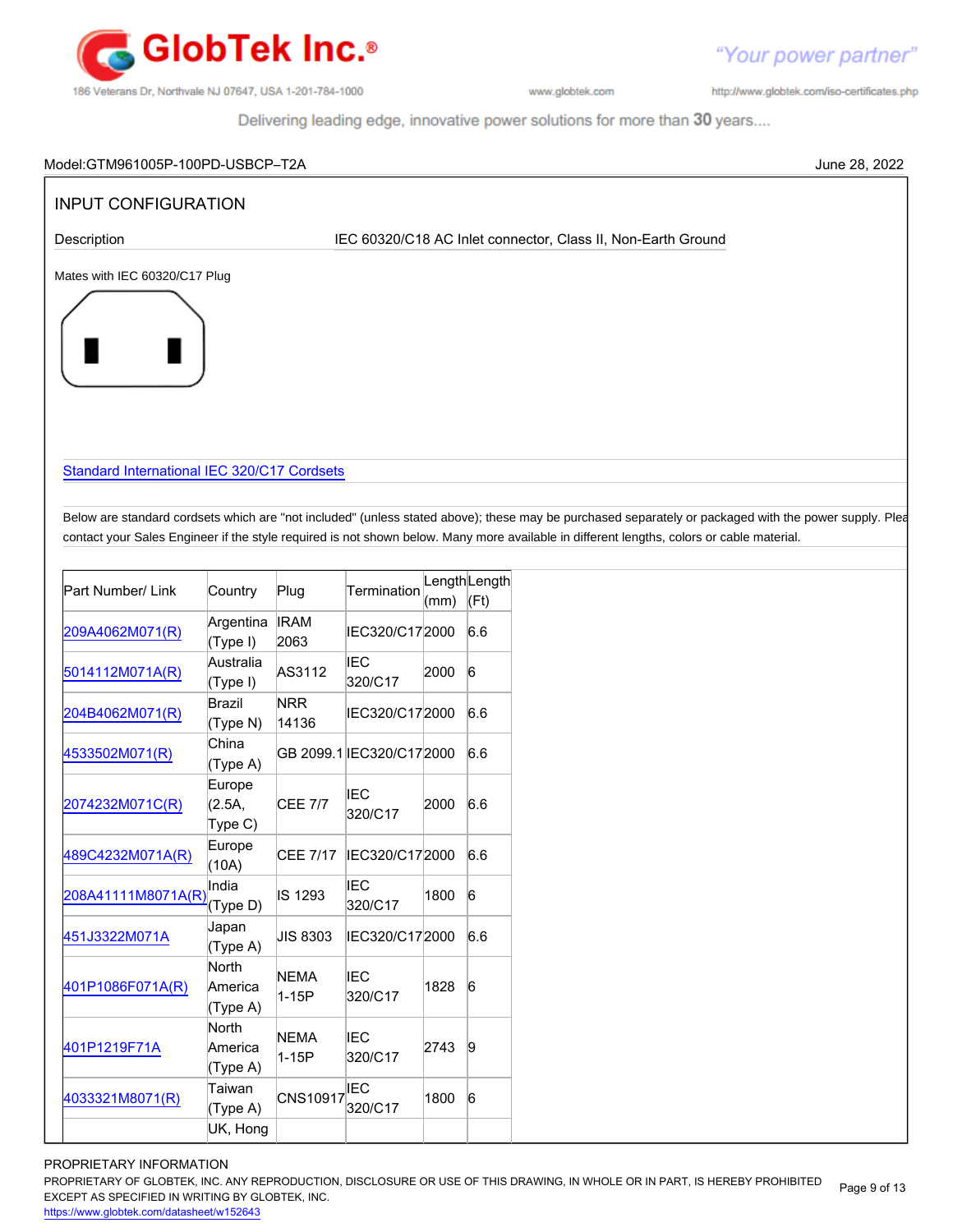

http://www.globtek.com/iso-certificates.php

Delivering leading edge, innovative power solutions for more than 30 years....

#### Model:GTM961005P-100PD-USBCP–T2A June 28, 2022

|  | 6104232M071A(R) | Kong,<br>Singapore, <sup>BS1363</sup><br>Gulf<br><b>States</b> | (Fuse 3A) 320/C17 | <b>IEC</b> | 2000 | 6.6 |
|--|-----------------|----------------------------------------------------------------|-------------------|------------|------|-----|
|  |                 | (Type G)                                                       |                   |            |      |     |
|  |                 | Thailand                                                       | ITIS              | IEC        | 2500 | 8   |
|  | 6303742M571A(R) | (Type C)                                                       | 166-2549 320/C17  |            |      |     |

"Your power partner"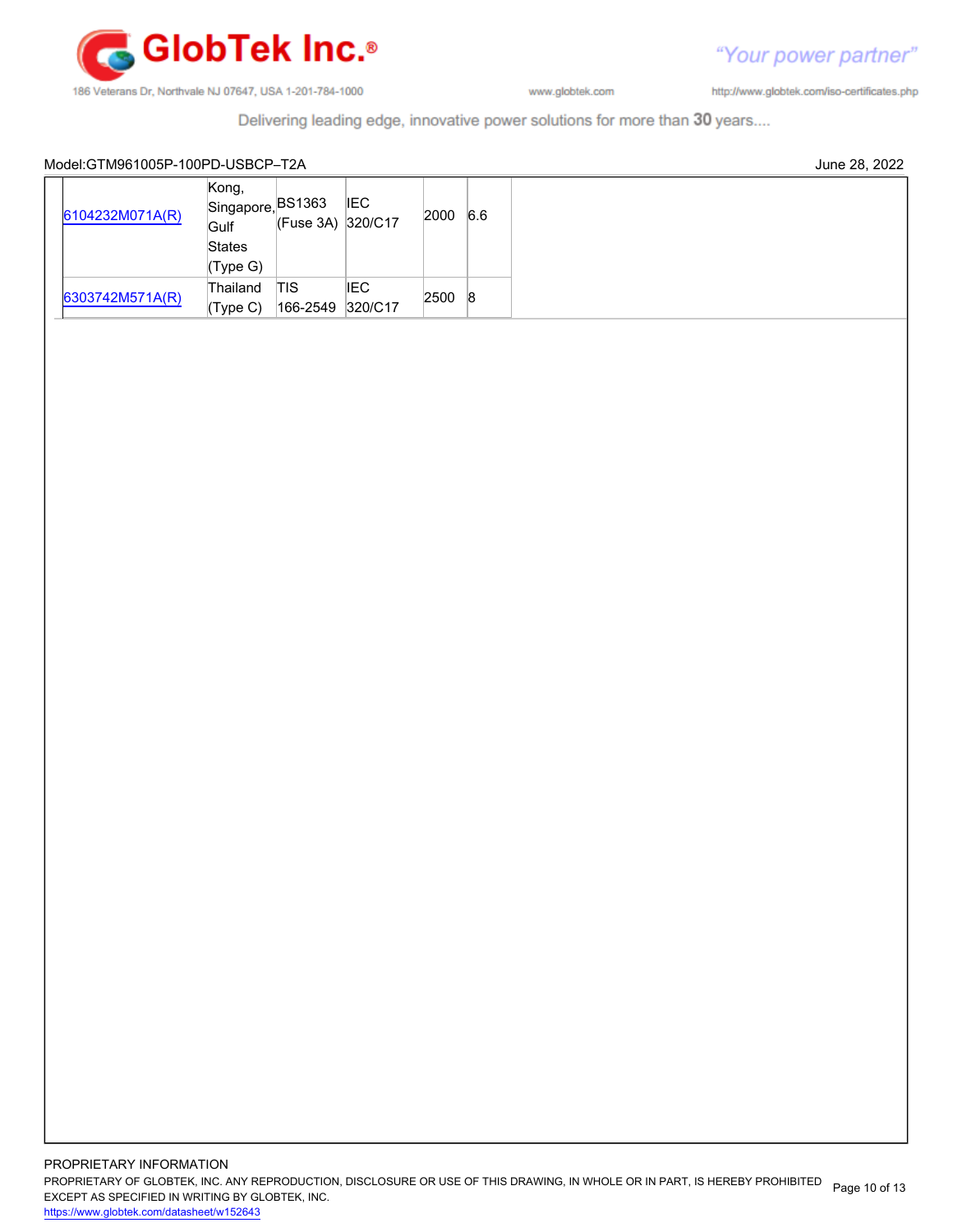

http://www.globtek.com/iso-certificates.php

Delivering leading edge, innovative power solutions for more than 30 years....

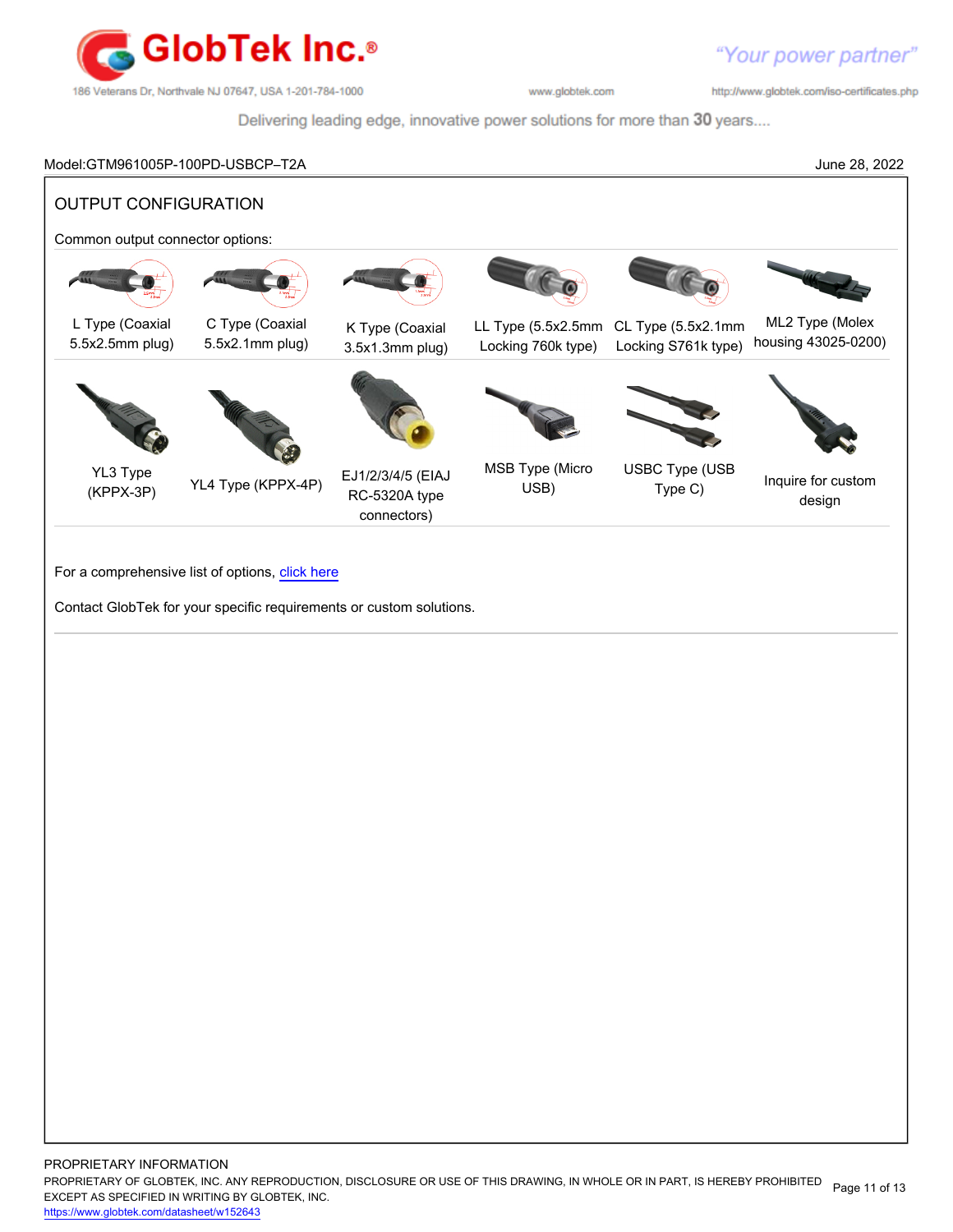

http://www.globtek.com/iso-certificates.php

"Your power partner"

Delivering leading edge, innovative power solutions for more than 30 years....

#### Model:GTM961005P-100PD-USBCP–T2A June 28, 2022

Approvals Logo **Description** CE CE Certification 30 CHINA SJ/T 11364-2014, China RoHS Chart:<http://en.globtek.com/globtek-rohs.php> Declaration ДС № ЕАЭС N RU Д-US.КА01.В.10453\_19 Custom Union of Russia, Belarus and Kazakhstan <http://www.globtek.com/redirect/?loc=gost-certificate-eac-declaration> JAPAN TUV R-PSE, Cert. No. JD 50469658, to J62368-1(H30) , J55032(H29),J3000(H25)[15V or less]. Please reference the following website for guidelines on PSE regulations: GlobTek, Inc. <http://en.globtek.com/importing-ite-and-medical-power-supplies-ac-adaptors-to-japan/> Efficiency: complies to section 301 of Energy Independence and Security Act (EISA) EFFICIENCY LEVEL  $(\widehat{\mathrm{VI}})$ complies with Energy Star tier 2 (North America), ECP tier 2 (China), MEPS tier 2 (Australia), Code of Conduct (Europe) Morocco SDoC declaration <http://www.globtek.info/certs/Morocco%20SDoC%20Declaration/> RoHS Specifications of directive 2011/65/EU Annex VI (ROHS-2) with amendment 2015/863-EU (ROHS-3)<http://www.ce-mark.com/Rohs%20final.pdf> UK<br>Co UKCA Certification

PROPRIETARY INFORMATION

PROPRIETARY OF GLOBTEK, INC. ANY REPRODUCTION, DISCLOSURE OR USE OF THIS DRAWING, IN WHOLE OR IN PART, IS HEREBY PROHIBITED Page 12 of 13<br>EXALER 10 OREGIEIER WILKENIG BY OLOREEK WO EXCEPT AS SPECIFIED IN WRITING BY GLOBTEK, INC.

<https://www.globtek.com/datasheet/w152643>